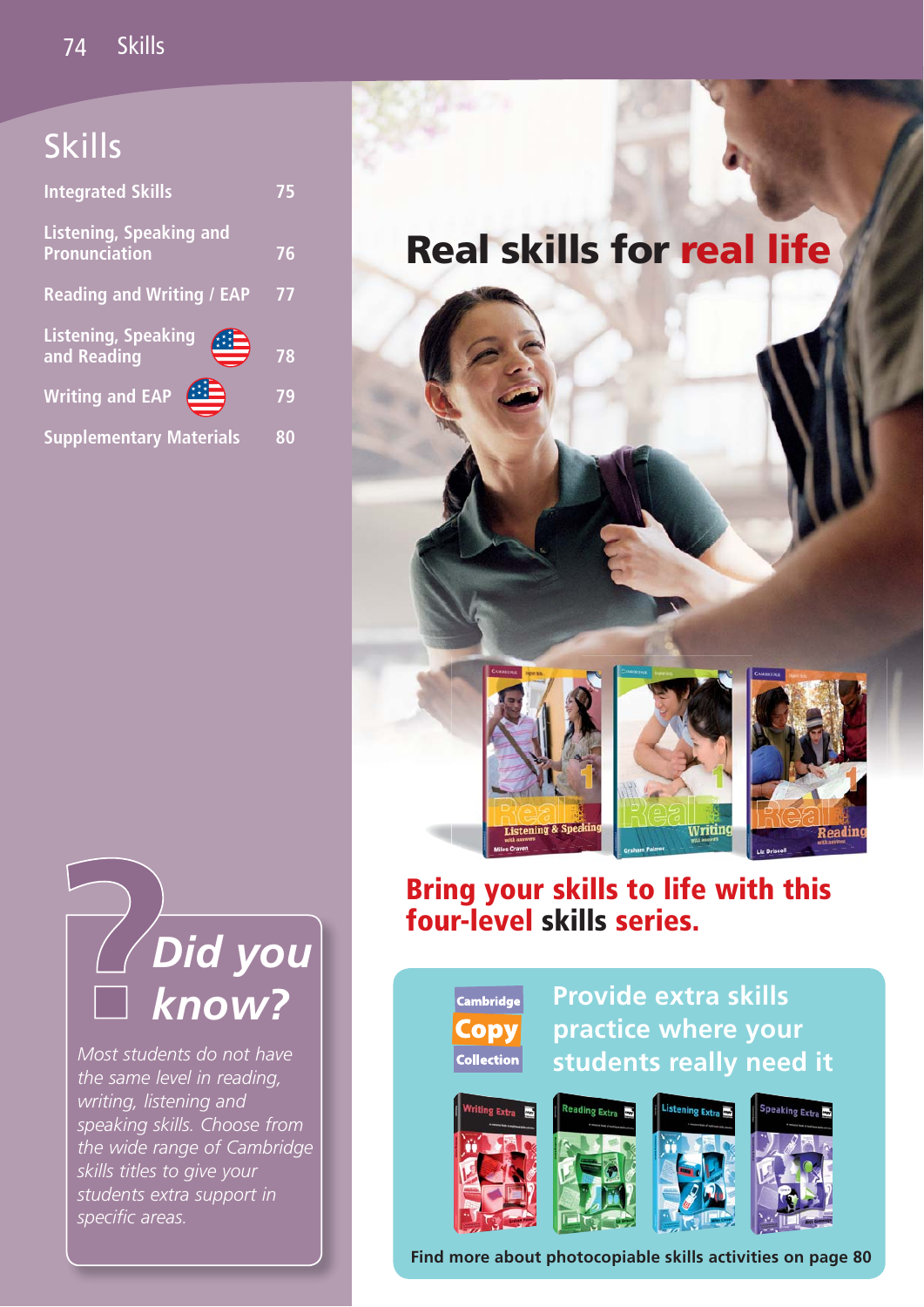



## Cambridge English Skills

A four-level skills series for adults and young adults

Real Reading Liz Driscoll

Real Writing

Roger Gower, Simon Haines and Graham Palmer

## Real Listening & Speaking

Miles Craven, Sally Logan and Craig Thaine

## ELEMENTARY TO ADVANCED

Many learners study long and hard, but still feel unprepared for everyday life in an English-speaking world. Cambridge English Skills is specially designed to help students understand the English they meet – at home, at work, travelling, studying or in social situations with English-speaking friends.

Focusing on the themes of 'Work and Study' and 'Social and Travel', the series builds confidence through activities based on everyday situations. Learning tips throughout the books help students develop the skills that they need to understand and be understood. Coping strategies are given for dealing with particularly difficult scenarios.

Students, whether studying alone or in the classroom, can take their learning off the page and into daily life with 'real world' practice tasks, designed to get them interacting with native speakers.

- Cultural notes put activities into context.
- Unit-by-unit checklists, based on the ALTE Cando statements, let learners see what they have achieved – and feel proud of it!

Teachers can give learners even more opportunities to get it right with 'Class bonus' tasks – ideal for pair and group work. Complete teaching notes are available to download from www.cambridge.org/englishskills



Rea<br>Lev

| Real Reading                      |                   |
|-----------------------------------|-------------------|
| Level 1 with answers              | 978-0-521-70202-7 |
| Level 1 without answers           | 978-0-521-70203-4 |
| Level 2 with answers              | 978-0-521-70204-1 |
| Level 2 without answers           | 978-0-521-70205-8 |
| Level 3 with answers              | 978-0-521-70573-8 |
| Level 3 without answers           | 978-0-521-70574-5 |
| Level 4 with answers              | 978-0-521-70575-2 |
| Level 4 without answers           | 978-0-521-70576-9 |
| <b>Real Writing</b>               |                   |
| Level 1 with answers and Audio CD | 978-0-521-70184-6 |
| Level 1 without answers           | 978-0-521-70185-3 |
| Level 2 with answers and Audio CD | 978-0-521-70186-0 |
| Level 2 without answers           | 978-0-521-70187-7 |
| Level 3 with answers and Audio CD | 978-0-521-70592-9 |
| Level 3 without answers           | 978-0-521-70593-6 |
| Level 4 with answers and Audio CD | 978-0-521-70594-3 |
| Level 4 without answers           | 978-0-521-70595-0 |
| Real Listening & Speaking         |                   |
| Level 1 with answers and Audio CD | 978-0-521-70198-3 |
| Level 1 without answers           | 978-0-521-70199-0 |
| Level 2 with answers and Audio CD | 978-0-521-70200-3 |
| Level 2 without answers           | 978-0-521-70201-0 |
| Level 3 with answers and Audio CD | 978-0-521-70588-2 |
| Level 3 without answers           | 978-0-521-70589-9 |
| Level 4 with answers and Audio CD | 978-0-521-70590-5 |
| Level 4 without answers           | 978-0-521-70591-2 |

## **V** www.cambridge.org/ **englishskills**

## **PHOTOCOPIABLE**

stening & Speakin

## ESOL Activities

STARTER TO INTERMEDIATE

Pre-entry: Elizabeth Babenko Entry 1: Louis Harrison Entry 2: Elaine Boyd Entry 3: Jo Smith

Finally, a collection of photocopiable activities specially written for ESOL teachers!

Adapting traditional materials to make them relevant for your ESOL lessons takes precious time and considerable effort. ESOL Activities takes the hard work out of lesson preparation, with a selection of activities based on, and clearly referenced to, the Adult ESOL Core Curriculum.

Written by experienced ESOL teachers, each volume offers carefully selected skills activities ideal for students of general ESOL courses, learners preparing for Skills for Life examinations and government citizenship tests, or students thinking of visiting the UK and Ireland for travel, work or pleasure.

Each of the activities is free-standing, and comprehensive teacher's notes give a clear indication of any preparation required, as well as suggestions for differentiation. There are also self-study exercises linked to every activity, which are perfect for use as ready-made homework tasks.





978-0-521-71239-2

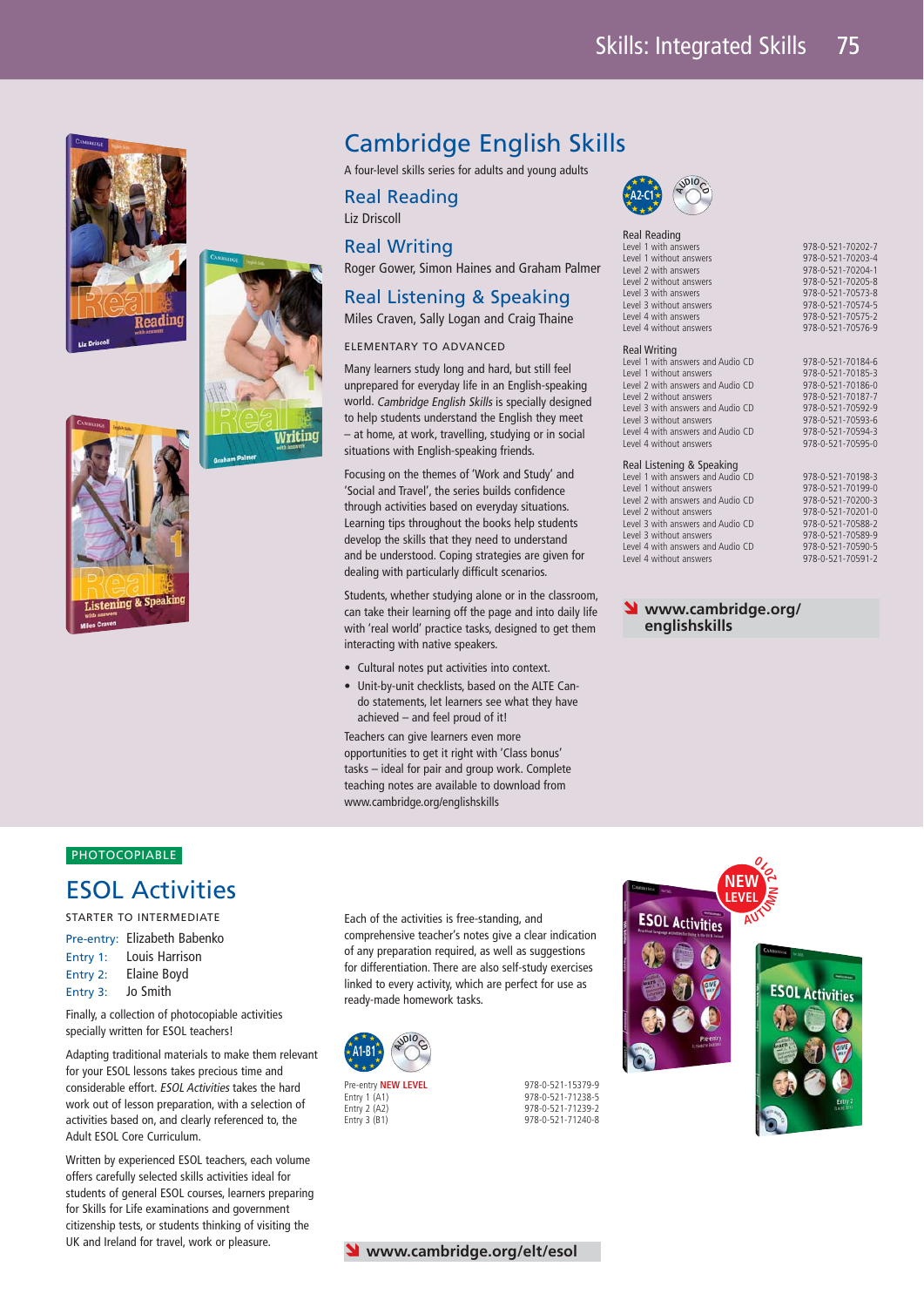

These fully-revised editions of the classic pronunciation titles are now in full colour with updated artwork. Each unit offers comprehensive practice of sounds, with additional work on stress and intonation. The books are available in selfstudy packs with Audio CDs or separately for classroom use.

- Audio CDs give lots of listening and pronunciation practice.
- Stand-alone units allow you to focus on sounds that you find difficult.
- Extra online activities available FREE for both books.

## Tree or Three?

**Second edition**

Ann Baker ELEMENTARY



Paperback 978-0-521-68526-9 Paperback<br>Book and Audio CDs (3) Pack

## Ship or Sheep?

**Third edition** Ann Baker

INTERMEDIATE



Paperback 978-0-521-60671-4<br>Rook and Audio CDs (4) Pack 978-0-521-60673-8 Book and Audio CDs (4) Pack



## Better English Pronunciation

J. D. O'Connor ADVANCED TO PROFICIENCY Paperback 978-0-521-23152-7<br>Audio CDs (2) 978-0-521-17550-0

Audio CDs (2) 978-0-521-17550-0

## Elements of Pronunciation

Colin Mortimer UPPER-INTERMEDIATE TO PROFICIENCY Paperback 978-0-521-26938-4<br>Audio CDs (5) 978-0-521-17101-4 978-0-521-17101-4

## Elementary Task Listening

Jacqueline St Clair Stokes BEGINNER TO PRE-INTERMEDIATE Student's Book 978-0-521-27578-1

Teacher's Book 978-0-521-27582-8 978-0-521-15604-2

## Task Listening

Lesley Blundell and Jackie Stokes PRE-INTERMEDIATE TO INTERMEDIATE

Student's Book 978-0-521-23135-0 Teacher's Book 978-0-521-23136-7 978-0-521-13917-5

## English Pronunciation Illustrated

John Trim

INTERMEDIATE TO UPPER-INTERMEDIATE Paperback 978-0-521-20634-1<br>Audio CDs (2) 978-0-521-16878-6 978-0-521-16878-6

## Intonation in Context

Barbara Bradford UPPER-INTERMEDIATE TO ADVANCED

Intonation practice for upper-intermediate and advanced learners of English.

Student's Book 978-0-521-31914-0 Teacher's Book 978-0-521-31915-7<br>Audio CD 978-0-521-18745-9 978-0-521-18745-9

## Pronunciation for Advanced Learners of English

David Brazil ADVANCED TO PROFICIENCY

This book describes how intonation works in practice and encourages learners to examine the sound system of English in the context of connected speech.

Student's Book 978-0-521-38798-9 Teacher's Book 978-0-521-38799-6 Audio CDs (3) 978-0-521-16672-0

## The Pronunciation of English

**Fourth edition** Daniel Jones

Paperback 978-0-521-09369-9

## **See also…**

**Cambridge** English **Dictionary** 

Page 86

Page 72

į



## Pronunciation Tasks

Martin Hewings

PRE-INTERMEDIATE

This course provides comprehensive coverage of all aspects of English pronunciation including consonant clusters, syllables and stress, sounds and connected speech, intonation and the pronunciation of written words.

| Student's Book | 978-0-521-38611-1 |
|----------------|-------------------|
| Teacher's Book | 978-0-521-38610-4 |
| Audio CDs (3)  | 978-0-521-18354-3 |
|                |                   |

## Speaking Clearly

**Pronunciation and listening comprehension for learners of English**

Pamela Rogerson and Judy B. Gilbert INTERMEDIATE TO ADVANCED

Speaking Clearly integrates pronunciation and listening, providing systematic ear-training and practice along with diagnostic tests and an explanation of phonological features in clear, non-technical terms.

Student's Book 978-0-521-31287-5 Audio CDs (3) 978-0-521-14220-5

Teacher's Book 978-0-521-31295-0

## Speaking Personally

**Quizzes and questionnaires for fluency practice** 

Gillian Porter Ladousse

INTERMEDIATE TO UPPER-INTERMEDIATE

A collection of thought-provoking activities designed to involve students and stimulate their desire to communicate.

Paperback 978-0-521-28869-9

## Cultural Studies

## Language to Language

**A practical and theoretical guide for Italian/ English translators** Christopher Taylor UPPER-INTERMEDIATE TO PROFICIENCY

Paperback 978-0-521-59723-4

## What's It Like?

Student's Br Teacher's Bo Audio CD

**Life and culture in Britain today** Joanne Collie and Alex Martin INTERMEDIATE TO UPPER-INTERMEDIATE

| ok | 978-0-521-58662-7 |
|----|-------------------|
| ok | 978-0-521-58661-0 |
|    | 978-0-521-15290-7 |
|    |                   |

## **See also…**

Intercultural Language Activities Page 86





Pronouncing

Pronunciation Practice **Activities**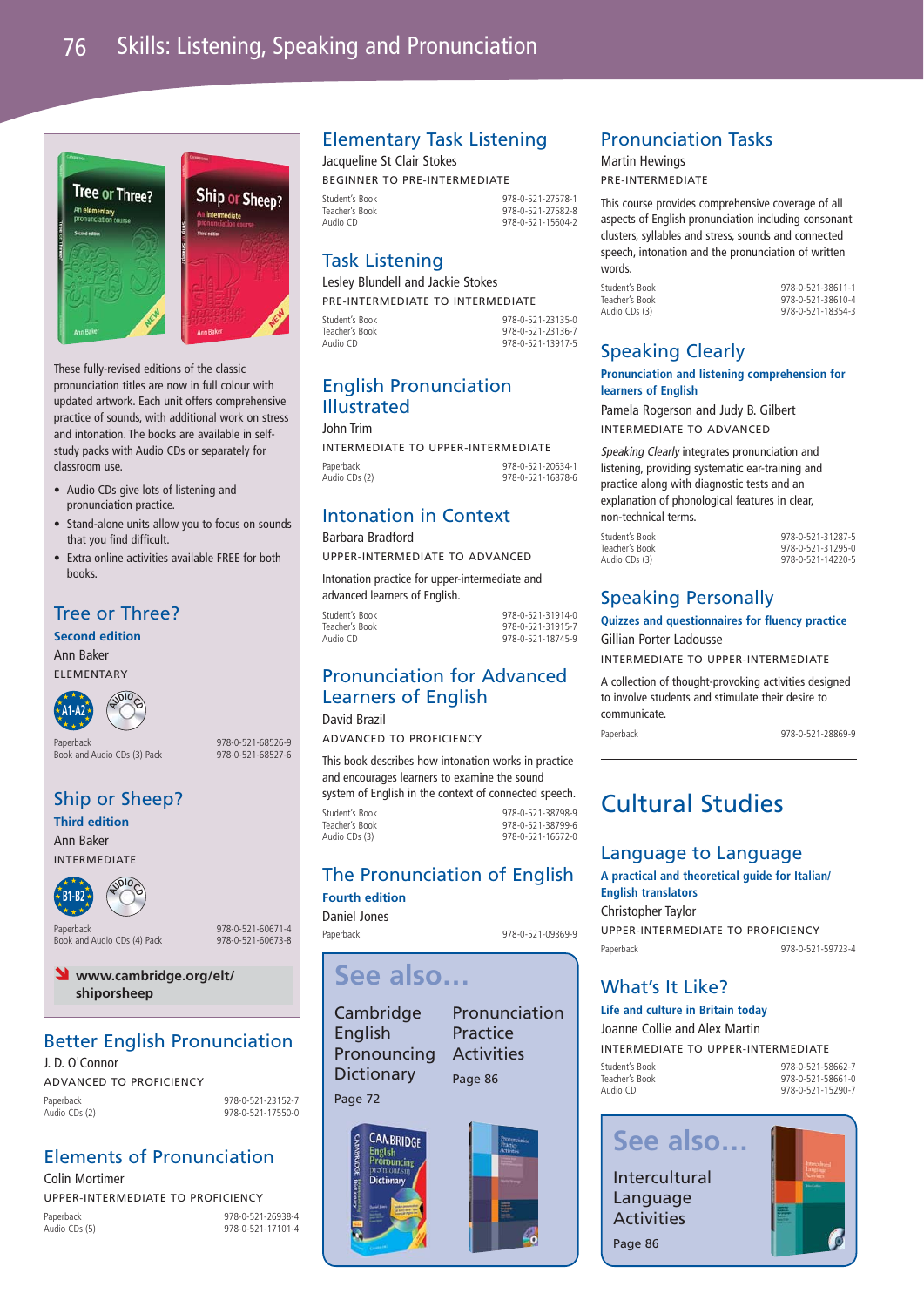## Cambridge Skills for Fluency

Series Editor: Adrian Doff PRE-INTERMEDIATE TO ADVANCED

These flexible materials help develop your students' confidence and fluency in reading, speaking, listening and writing.

## **Speaking**

Joanne Collie and Stephen Slater

| Level 1        |                   |
|----------------|-------------------|
| Student's Book | 978-0-521-36788-2 |
| Teacher's Book | 978-0-521-47872-4 |
| Audio Cassette | 978-0-521-36609-0 |
| Level 2        |                   |
| Student's Book | 978-0-521-36789-9 |
| Teacher's Book | 978-0-521-47873-1 |
| Audio Cassette | 978-0-521-36610-6 |
| Level 3        |                   |
| Student's Book | 978-0-521-39970-8 |
| Audio Cassette | 978-0-521-39971-5 |
|                |                   |
|                |                   |

## **Writing**

Level 1 Student's Boo

Andrew Littlejohn

| 978-0-521-36756-1 |
|-------------------|

## Listening

Carolyn Beckett, Joanne Collie, Adrian Doff, Christopher Jones and Stephen Slater Level 1

| Student's Book<br>Audio Cassette                | 978-0-521-36747-9<br>978-0-521-36544-4 |
|-------------------------------------------------|----------------------------------------|
| Level 3<br>Student's Book<br>Audio Cassette (2) | 978-0-521-36749-3<br>978-0-521-36546-8 |
| Level 4<br>Student's Book<br>Audio Cassette (2) | 978-0-521-36750-9<br>978-0-521-36547-5 |

## Reading

Reading in a

Page 91

| Simon Greenall and Diane Pye |  |  |
|------------------------------|--|--|
|                              |  |  |

| l evel 1<br>Student's Book | 978-0-521-34671-9 |
|----------------------------|-------------------|
| level 3<br>Student's Book  | 978-0-521-34673-3 |
| l evel 4<br>Student's Book | 978-0-521-43869-8 |

## A Day Saved and Other Modern Stories

Edited by Roland Hindmarsh, Michael Swan and Peter Taylor UPPER-INTERMEDIATE TO ADVANCED

Paperback 978-0-521-22594-6

## Effective Reading

Simon Greenall and Michael Swan ADVANCED TO PROFICIENCY

Student's Book 978-0-521-31759-7

Teacher's Book 978-0-521-31760-3

## Learning to Learn English **A course in learner training**

Gail Ellis and Barbara Sinclair

PRE-INTERMEDIATE TO UPPER-INTERMEDIATE Learner's Book 978-0-521-33816-5 Q78-0-521-18688-0

## Practical Faster Reading

Gerald Mosback and Vivienne Mosback INTERMEDIATE TO ADVANCED Paperback 978-0-521-21346-2

## Short Stories

## **For creative language classrooms** Joanne Collie and Stephen Slater

UPPER-INTERMEDIATE TO ADVANCED Paperback 978-0-521-40653-6<br>Audio CD 978-0-521-12329-7 978-0-521-12329-7

#### A Window on Literature Gilian Lazar

PRE-INTERMEDIATE TO INTERMEDIATE Paperback 978-0-521-56770-1

## Writing for Advanced Learners of English Françoise Grellet

ADVANCED TO PROFICIENCY Student's Book 978-0-521-47971-4

## Writing Matters

**Writing skills and strategies for students of English**

Kristine Brown and Susan Hood PRE-INTERMEDIATE TO INTERMEDIATE Paperback 978-0-521-34895-9

## Writing Skills

## **A problem-solving approach**

Norman Coe, Robin Rycroft and Pauline Ernest UPPER-INTERMEDIATE

Writing Skills provides learners with problem-solving activities based on a wide variety of text types.

Student's Book 978-0-521-28142-3 Teacher's Book 978-0-521-28143-0

#### This series teaches the essential skills that EAP students need in order to function effectively in an academic environment.

## Study Writing

**Second edition**

Liz Hamp-Lyons and Ben Heasley INTERMEDIATE TO PROFICIENCY



Study Writing is for students who need to develop their writing skills and write better academic essays, projects, research articles or theses.

Paperback 978-0-521-53496-3

**B1-C1**

## Study Reading **Second edition**

Eric Glendinning and Beverly Holmström

INTERMEDIATE TO ADVANCED

Includes authentic texts from textbooks, reference works and study guides. Updated to take account of new media of and online resources. Paperback 978-0-521-54776-5

Study Speaking **Second edition**

Kenneth Anderson, Joan Maclean and Tony Lynch UPPER-INTERMEDIATE TO



For students who need to speak English in connection with their academic work.

ADVANCED

Paperback 978-0-521-53396-6<br>Audio CD 978-0-521-53719-3 978-0-521-53719-3

## Study Listening

**Second edition**

INTERMEDIATE TO ADVANCED

This course focuses on listening to lectures and on note-taking.

#### Paperback 978-0-521-53387-4 978-0-521-54858-8

Study Skills in English **Second edition**



A complete course that covers reading and writing academic texts efficiently; taking notes; preparing for examinations; research and taking part in discussions.

Paperback 978-0-521-53385-0 978-0-521-53753-7

## Study Tasks in English

Mary Waters and Alan Waters INTERMEDIATE TO ADVANCED

**B1-C1**

Enables students to develop the skills needed for studying in English. Student's Book 978-0-521-42614-5

Teacher's Book 978-0-521-46908-1 978-0-521-15223-5



**B1-C1**



Tony Lynch

Michael J. Wallace UPPER-INTERMEDIATE TO ADVANCED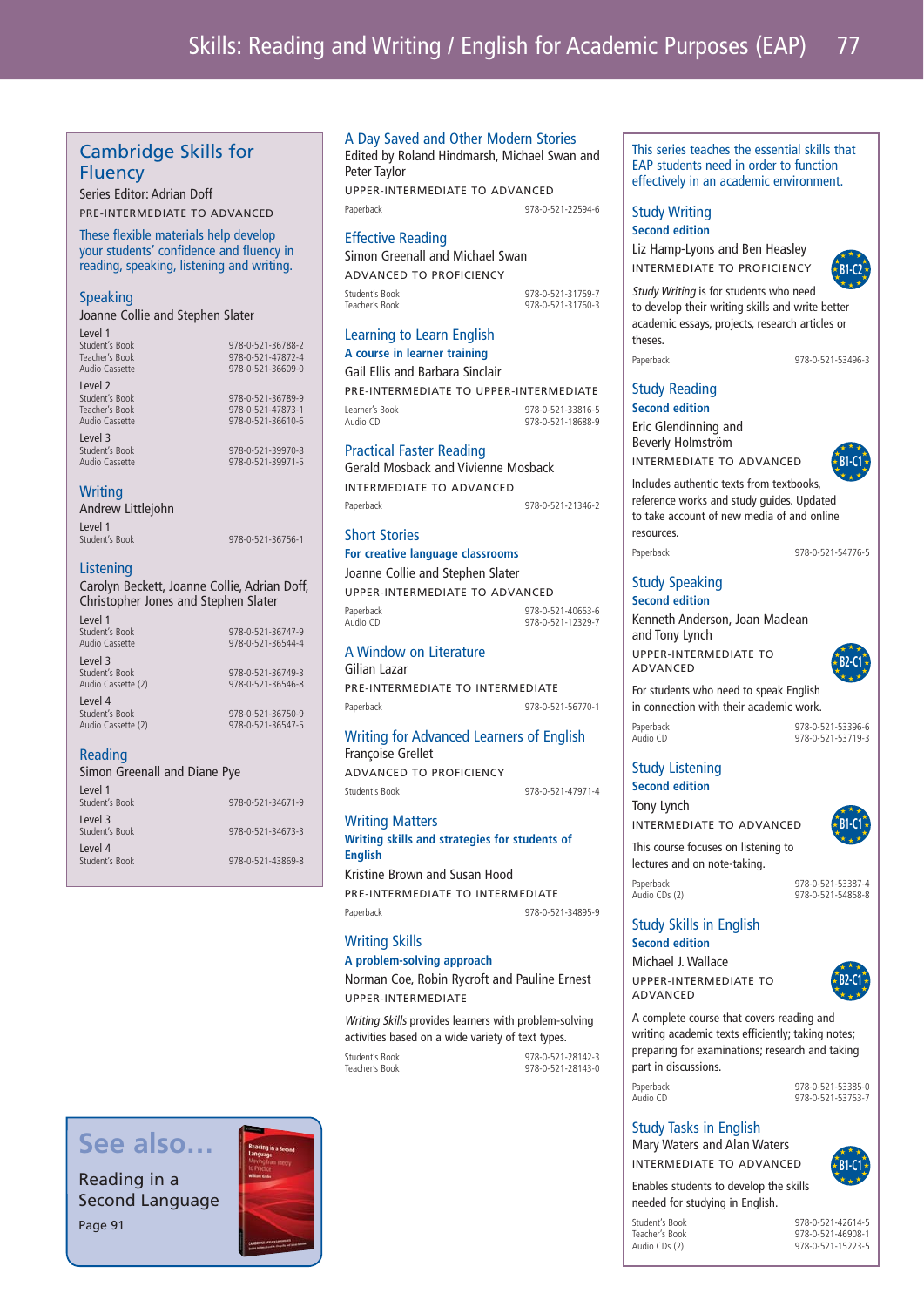$19h$ *D<sub>al</sub>* 





## Present Yourself

Steven Gershon PRE-INTERMEDIATE TO INTERMEDIATE

This presentation skills course for adult and young adult learners offers students an opportunity to develop the skill of talking to an audience outside the language classroom.

Present Yourself 1, Experiences, for low-intermediate students, focuses on giving presentations about everyday experiences; Present Yourself 2, Viewpoints teaches intermediate students to give presentations that express an opinion or point of view.

Present Yourself 1, Experiences المساحة المساحة المساحة المساحة المساحة المساحة المساحة المساحة المساحة المساحة المساحة المساحة المساحة المساح<br>1978-0-521-71329-0<br>1978-0-521-71329-0 Present Yourself 2, Viewpoints Student's Book with Audio CD 978-0-521-71330-6 Teacher's Manual 978-0-521-71331-3

Teacher's Manual 978-0-521-71329-0

## Active Listening

## **Second edition**

Steven Brown and Dorolyn Smith HIGH BEGINNER TO INTERMEDIATE



This fully revised edition of the popular three-level listening series for adult and young adult learners features 16 engaging, task-based units per level, each built around a topic, function or grammatical theme. Through a careful balance of activities, students learn to listen for main ideas, to listen for detail and to listen and make inferences.

| Level 1<br>Student's Book with Self-study Audio CD<br>Teacher's Manual with Audio CD<br>Class Audio CDs (3) | 978-0-521-67813-1<br>978-0-521-67814-8<br>978-0-521-67815-5 |  |
|-------------------------------------------------------------------------------------------------------------|-------------------------------------------------------------|--|
| Level 2<br>Student's Book with Self-study Audio CD<br>Teacher's Manual with Audio CD<br>Class Audio CDs (3) | 978-0-521-67817-9<br>978-0-521-67818-6<br>978-0-521-67819-3 |  |
| Level 3<br>Student's Book with Self-study Audio CD<br>Teacher's Manual with Audio CD<br>Class Audio CDs (3) | 978-0-521-67821-6<br>978-0-521-67822-3<br>978-0-521-67823-0 |  |

## Ó **www.cambridge.org/elt/ activelistening**

## Functions of American English

Leo Jones and C. von Baeyer UPPER-INTERMEDIATE TO ADVANCED

Communication activities for the classroom

Student's Book<br>
Teacher's Manual<br>
978-0-521-28529-2 Teacher's Manual 978-0-521-28529-2 978-0-521-24211-0

## Clear Speech from the Start

**Basic pronunciation and listening comprehension in North American English** Judy B. Gilbert

BEGINNER TO ELEMENTARY

This text concentrates on topics such as rhythm, intonation and sounds as grammar cues, which together make the biggest difference in students' ability to understand and communicate.

Student's Book with Audio CD<br>Teacher's Resource Book with Audio CD 978-0-521-63735-0 Teacher's Resource Book with Audio CD 978-0-521-63735-0<br>Class Audio Cassettes (3) 978-0-521-63736-7 Class Audio Cassettes (3)<br>Class Audio CDs (3)

978-0-521-79966-9

## Clear Speech

**Third edition**

**Pronunciation and listening comprehension in North American English** Judy B. Gilbert

INTERMEDIATE TO UPPER-INTERMEDIATE

Clear Speech focuses on the aspects of English pronunciation that contribute most to intelligibility: rhythm, stress and intonation. This third edition provides learners with hundreds of listening and speaking exercises, visual representations of important pronunciation features such as voicing and vowel length, and appendices with extra consonant work and advanced tasks. It also features a greater emphasis on listening recognition, and more coverage

Student's Book with Audio CD<br>
Teacher's Besource Book<br>
978-0-521-54355-2 Teacher's Resource Book 978-0-521-54355-2 Class Audio Cassettes (3)  $\frac{978-0.521-54356-9}{978-0.521-54357-6}$ Class Audio CDs (3)



## Read This!

## **Fascinating Stories From The Content Areas**

Alice Savage and Daphne Mackey HIGH BEGINNER TO INTERMEDIATE

The fascinating stories in this new three-book reading series relate to areas of academic content, yet are written in an accessible narrative style. An ideal stepping stone for students planning to read in English at higher levels for academic purposes, the series entertains students with interesting facts whilst simultaneously building their vocabulary and developing their reading fluency.

Level 1<br>Student's Book Level 2<br>Student's Book Level 3<br>Student's Book Teacher's Manual

Student's Book 978-0-521-74786-8 978-0-521-74788-2 978-0-521-74789-9 Teacher's Manual 978-0-521-74791-2 978-0-521-74793-6<br>978-0-521-74794-3

## Discovering Fiction

## **A reader of North American short stories**

Judith Kay and Rosemary Gelshenen PRE-INTERMEDIATE TO ADVANCED

This series develops reading skills, enhances language learning, and promotes the enjoyment of literature through short stories written by American and Canadian writers.

#### An Introduction

| Student's Book with Audio CD | 978-0-521-70390-1 |
|------------------------------|-------------------|
| Teacher's Manual             | 978-0-521-70391-8 |
| Level 1                      |                   |
| Student's Book               | 978-0-521-00559-3 |
| Instructor's Manual          | 978-0-521-00235-6 |
| Level 2                      |                   |
| Student's Book               | 978-0-521-00351-3 |
| Instructor's Manual          | 978-0-521-00809-9 |
| Teacher's Manual             | 978-0-521-31609-5 |

## The International Story

**An Anthology with Guidelines for Reading and Writing About Fiction**

Ruth Spack ADVANCED

Student's Book<br>
Instructor's Manual 1978-0-521-65796-9<br>
978-0-521-65796-9 Instructor's Manual 978-0-521-65796-9

## Making Connections

**A strategic approach to academic reading** Jo McEntire and Jessica Williams, Kenneth J. Pakenham

INTERMEDIATE TO HIGH-INTERMEDIATE

A series of books on reading skills and strategies aimed at students who need to prepare for academic college reading tasks.

| Intermediate                      |                   |
|-----------------------------------|-------------------|
| Student's Book                    | 978-0-521-73049-5 |
| Teacher's Manual                  | 978-0-521-73050-1 |
| High-Intermediate to Low Advanced |                   |
| Student's Book                    | 978-0-521-54284-5 |
| Teacher's Manual                  | 978-0-521-54285-2 |

## Strategic Reading

## **Building Effective Reading Skills**

Jack C. Richards and Samuela Eckstut-Didier PRE-INTERMEDIATE TO HIGH INTERMEDIATE

Each level contains 16 thematic units designed to develop reading, vocabulary-building and criticalthinking skills, along with three reading passages adapted from authentic sources. The Teacher's Manual provides a model lesson plan, teaching suggestions, cultural notes, additional vocabulary notes and quizzes for each unit.

| Level 1            |                   |
|--------------------|-------------------|
| Student's Book     | 978-0-521-55580-7 |
| Teacher's Manual   | 978-0-521-55577-7 |
| l evel 2           |                   |
| Student's Book     | 978-0-521-55579-1 |
| Teacher's Manual   | 978-0-521-55576-0 |
| level <sub>3</sub> |                   |
| Student's Book     | 978-0-521-55578-4 |
| Teacher's Manual   | 978-0-521-55575-3 |
|                    |                   |

**V** www.cambridge.org/ **strategicreading/teacher**

of vowel sounds.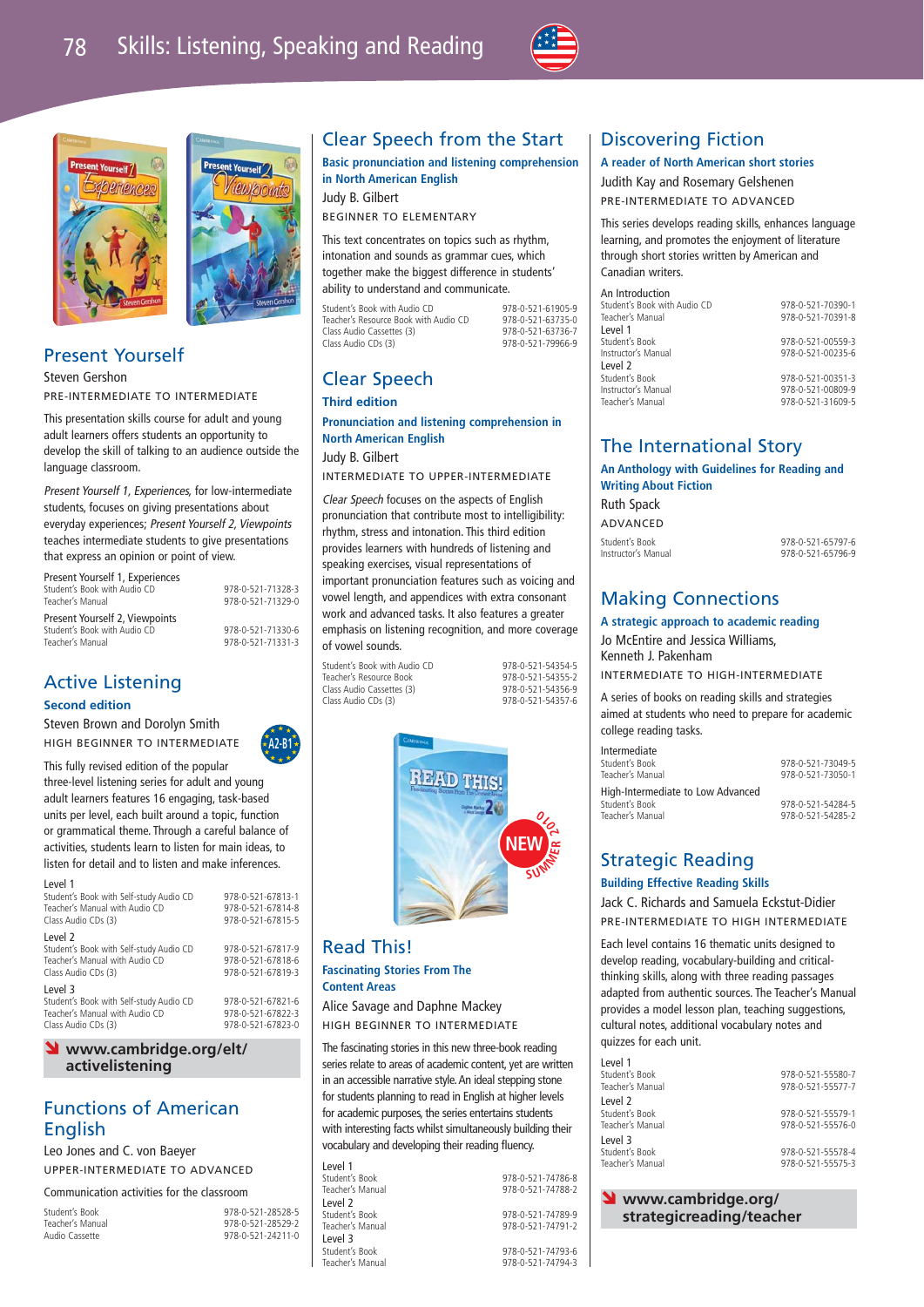

\*Iter



# **A** Short Come

## Writers at Work

This series teaches students to:

- organise a paragraph with a main idea and supporting details
- use pre-writing strategies to help gather and organise ideas
- revise, using a multi-drafting process approach
- edit and proofread for common grammar errors.

#### Writers at Work: The Paragraph Jill Singleton

HIGH BEGINNER TO PRE-INTERMEDIATE

This volume uses personal topics to teach paragraph writing. Each chapter works students through a unique five-step composing process.

| Student's Book   |  |
|------------------|--|
| Teacher's Manual |  |

 $078 - 0.521 - 54522 - 8$ Teacher's Manual 978-0-521-54523-5

## Writers at Work: The Short Composition Ann O. Strauch

PRE-INTERMEDIATE TO INTERMEDIATE

This volume teaches students how to compose multiparagraph compositions using the series' unique fivestep process approach to writing.

Student's Book 978-0-521-54496-2

Teacher's Manual 978-0-521-54497-9

## Writers at Work: The Essay

Dorothy Zemach and Lynn Stafford-Yilmaz INTERMEDIATE TO UPPER-INTERMEDIATE

This volume teaches students to write different genres of essays common at post-secondary level.

Student's Book 978-0-521-69302-8 978-0-521-69303-5

#### www.cambridge.org/ **waw/teacher**

## Writing from Within

## **A process approach to writing for students of American English**

Curtis Kelly and Arlen Gargagliano PRE-INTERMEDIATE TO INTERMEDIATE

This volume draws on students' world knowledge, beliefs and personal experiences to teach various aspects of the writing process.

Intro<br>Student's Book

**Intermediate**<br>Student's Book

 $978-0.521-60626-4$ Teacher's Manual 978-0-521-60625-7

Student's Book 978-0-521-62682-8 Teacher's Manual 978-0-521-62681-1

## Cambridge Academic Writing Collection

Written by experts in the field, the Cambridge Academic Writing Collection has been designed to keep students engaged as they learn the writing skills necessary for their educational success.

Guidelines **Third edition**

Ruth Spack ADVANCED

Ilona Leki ADVANCED

stimulating readings.

format and accuracy.

**A Cross-Cultural Reading/Writing Text**

Academic Writing **Second edition Exploring processes and strategies**

Teaches the process that writers go through to produce texts and provides instruction on form,

Student's Book with Answers 978-0-521-65768-6<br>
Instructor's Manual<br>
978-0-521-65767-9

Guides students through the writing process using a comprehensive writer's handbook and a selection of

Student's Book 978-0-521-61301-9

978-0-521-61302-6

978-0-521-65767-9

## A Writer's Workbook **Fourth edition**

**A Writing Text with Readings**

Trudy Smoke ADVANCED

High-interest texts illustrate the structure of academic essays, helping learners to deal with difficult grammar areas and tackle the mechanics of writing.

| Student's Book with Answers | 978-0-521-54489-4 |
|-----------------------------|-------------------|
| Teacher's Manual            | 978-0-521-54490-0 |
|                             |                   |

## New Directions **Second edition Reading, Writing, and Critical Thinking**

Peter S. Gardner ADVANCED

Prepares students for college-level composition through the study of authentic texts, and the application of critical thinking skills as a precursor to writing. Student's Book 1978-0-521-54172-5<br>1978-0-521-54173-2 Teacher's Manual 978-0-521-54173-2

## Academic Encounters

This series gives students the skills they need to undertake an academic course in English. Academic Encounters uses authentic texts to teach reading, study skills and writing; Academic Listening Encounters helps students develop their listening, note-taking and discussion skills in response to authentic interviews and classroom lectures.

#### Academic Encounters: The Natural World

Jennifer Wharton

PRE-INTERMEDIATE Student's Book 978-0-521-71516-4 Teacher's Manual 978-0-521-71517-1 and Student's Listening Book with Audio CD)

## Academic Listening Encounters: The Natural World Yoneko Kanaoka

## PRE-INTERMEDIATE

Student's Book with Audio CD 978-0-521-71639-0 Class Audio CDs (3) 2-Book Set (Student's Reading Book 978-0-521-72709-9 and Student's Listening Book with Audio CD)

#### Academic Encounters: American Studies Jessica Williams

INTERMEDIATE

| Student's Book                     | 978-0-521-67369-3 |
|------------------------------------|-------------------|
| Teacher's Manual                   | 978-0-521-67370-9 |
| 2-Book Set (Student's Reading Book |                   |
| and Student's Listening Book       |                   |
| with Audio CD)                     | 978-0-521-71013-8 |
|                                    |                   |

## Academic Listening Encounters: American Studies

Carlos Sanabria, Kim Sanabria and Bernard Seal

INTERMEDIATE Student's Book with Audio CD 978-0-521-68432-3<br>Teacher's Manual 978-0-521-68434-7 Teacher's Manual 978-0-521-68434-7 978-0-521-68433-0 2-Book Set (Student's Reading Book and Student's Listening Book<br>with Audio CD) 978-0-521-71013-8 Academic Encounters: Life in Society Kristine Brown and Susan Hood

| <u>INIJERIC DIOWIL GRIM JUJULI LIOOG</u> |                   |
|------------------------------------------|-------------------|
| INTERMEDIATE TO UPPER-INTERMEDIATE       |                   |
| Student's Book                           | 978-0-521-66616-9 |
| Teacher's Manual                         | 978-0-521-66613-8 |
| 2-Book Set (Student's Reading Book       |                   |

## Academic Listening Encounters: Life in Society

| INTERMEDIATE TO UPPER-INTERMEDIATE |                   |
|------------------------------------|-------------------|
| Student's Book with Audio CD       | 978-0-521-75483-5 |
| Teacher's Manual                   | 978-0-521-75484-2 |
| Class Audio Cassettes (3)          | 978-0-521-75485-9 |
| Class Audio CDs (3)                | 978-0-521-75486-6 |
| 2-Book Set (Student's Reading Book |                   |
| and Student's Listening Book)      | 978-0-521-54670-6 |
|                                    |                   |

## Academic Encounters: Human Behavior

| Bernard Seal                       |                   |
|------------------------------------|-------------------|
| UPPER-INTERMEDIATE TO ADVANCED     |                   |
| Student's Book                     | 978-0-521-47658-4 |
| Teacher's Manual                   | 978-0-521-47660-7 |
| 2-Book Set (Student's Reading Book |                   |
| and Student's Listening Book)      | 978-0-521-89165-3 |
|                                    |                   |

## hing Encounters:

#### Human Behavior Miriam Espeseth

| UPPER-INTERMEDIATE TO ADVANCED |  |
|--------------------------------|--|
|                                |  |

| Student's Book with Audio CD       | 978-0-521-60620-2 |
|------------------------------------|-------------------|
| Teacher's Manual                   | 978-0-521-57820-2 |
| Class Audio Cassettes (5)          | 978-0-521-57819-6 |
| Class Audio CDs (4)                | 978-0-521-78357-6 |
| 2-Book Set (Student's Reading Book |                   |
| and Student's Listening Book)      | 978-0-521-89165-3 |

2-Book Set (Student's Reading Book

# 978-0-521-71641-3<br>978-0-521-71640-6

Kii

2-Book Set (Student's Reading Book and Student's Listening Book) 978-0-521-54670-6

| m sanabria.                      |                   |
|----------------------------------|-------------------|
| TERMEDIATE TO UPPER-INTERMEDIATI |                   |
| ident's Book with Audio CD       | 978-0-521-75483-5 |
| acher's Manual                   | 978-0-521-75484-2 |
| ss Audio Cassettes (3)           | 978-0-521-75485-9 |
| ISS Audio CDs (3)                | 978-0-521-75486-6 |
| Book Set (Student's Reading Book |                   |

| ernard Seal                          |                   |
|--------------------------------------|-------------------|
| <b>PPER-INTERMEDIATE TO ADVANCED</b> |                   |
| udent's Book                         | 978-0-521-47658-4 |
| eacher's Manual                      | 978-0-521-47660-  |
| Book Set (Student's Reading Book     |                   |

## Bernard Seal

| Student's Book                     | $978 - 0 - 52$ |
|------------------------------------|----------------|
| Teacher's Manual                   | $978 - 0 - 52$ |
| 2-Book Set (Student's Reading Book |                |
| and Student's Listening Book)      | 978-0-52       |

| and students eistenmu book) |  |  |
|-----------------------------|--|--|
| Academic Listening Encou    |  |  |